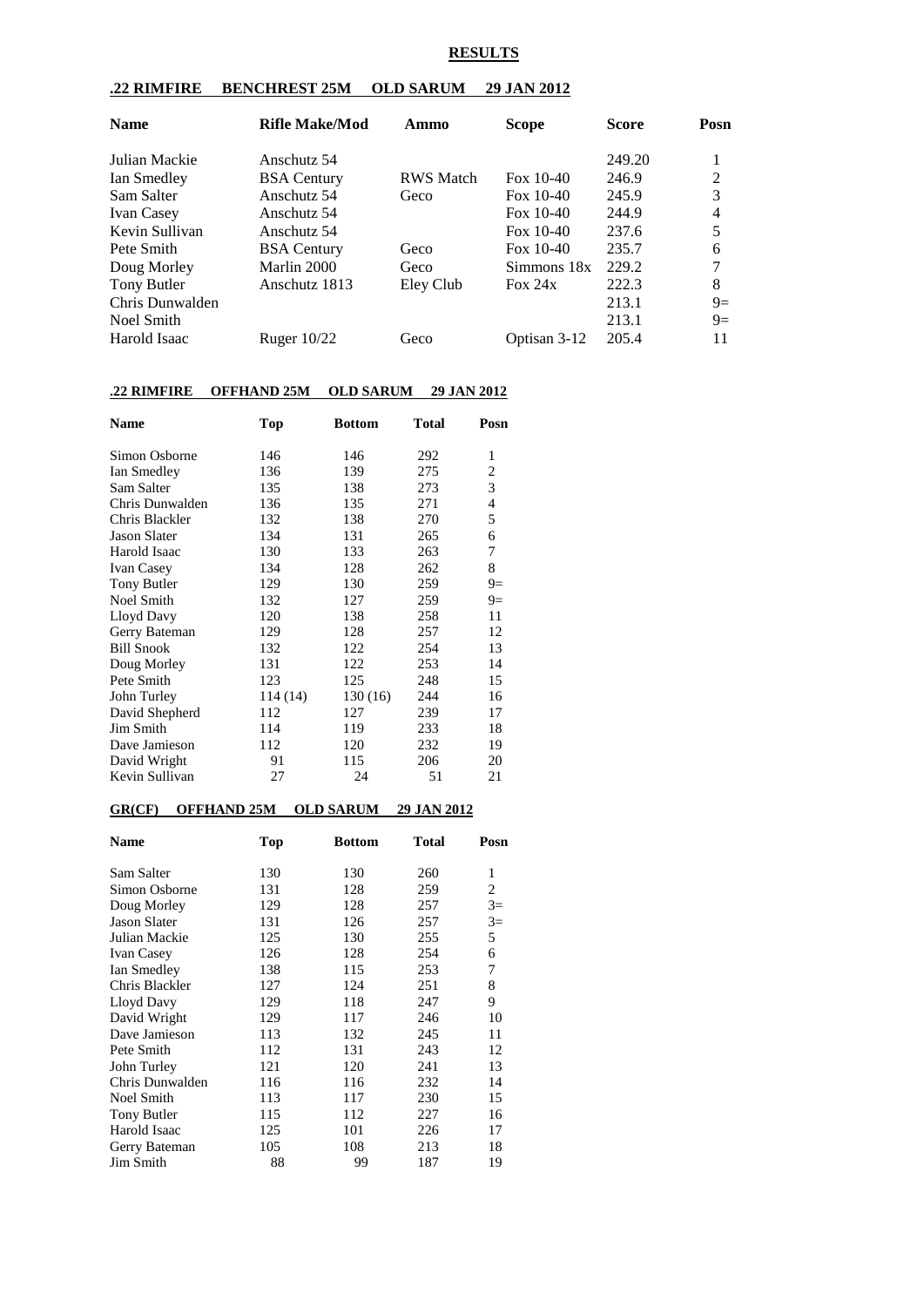## **.22 PRONE 50YDS ANDOVER 5 FEB 2012**

| <b>Name</b>         | <b>Rifle Make/model</b> | Ammo              | <b>Scope</b>  | <b>Score</b> | Posn           |
|---------------------|-------------------------|-------------------|---------------|--------------|----------------|
| Julian Mackie       | Anschutz 54             | <b>RWS 50</b>     | Fox $10-40$   | 243.9        |                |
| <b>Ivan Casey</b>   | Anschutz 54             | Geco              | Fox $8-32$    | 243.7        | 2              |
| Mick East           | BSA Int Mk2             | <b>SK R Match</b> | EB 36x        | 228.5        | 3              |
| Pete Smith          | Anschutz 54             | Mini Mag          | Fox $8-32$    | 214.5        | $\overline{4}$ |
| James Bowhill       | Anschutz 54             | Eley Tgt          | Fox $8-32$    | 212.2        | 5              |
| <b>Jason Slater</b> | CZ 452                  | Geco              | 14x44         | 178.0        | 6              |
| Chris Dauwalder     | Ruger $10/22$           | Eley Stendard     | Tesco $16x40$ | 78.1         |                |

## **GR(CF) OFFHAND 25M OLD SARUM 11 FEB 2012**

| <b>Name</b>         | <b>Top</b> | Bottom | Total | Posn |
|---------------------|------------|--------|-------|------|
| Mick East           | 142        | 140    | 282   | 1    |
| Ian Smedley         | 140        | 138    | 278   | 2    |
| Simon Osborne       | 138        | 133    | 271   | $3=$ |
| <b>Jason Slater</b> | 133        | 138    | 271   | $3=$ |
| John Thornton       | 134        | 133    | 267   | 5    |
| Doug Morley         | 122        | 132    | 254   | 6    |
| Julian Mackie       | 123        | 130    | 253   | 7    |
| <b>Ivan Casey</b>   | 122        | 120    | 242   | 8    |
| Sam Salter          | 126        | 115    | 241   | 9    |
| Noel Smith          | 115        | 119    | 234   | 10   |
| Pete Smith          | 122        | 108    | 230   | 11   |
| Chris Dauwalder     | 111        | 115    | 226   | 12   |
| Tony Butler         | 99         | 115    | 214   | 13   |
| Jim Smith           | 89         | 106    | 195   | 14   |
| Hal Bohne           | No tgt     | 122    | 122   | 15   |

## **GR(CF) MULTI-TARGET OLD SARUM 11 FEB 2012**

| <b>Name</b>         | P1 | <b>P2</b> | P <sub>3</sub> | <b>P4</b> | <b>Total</b> | Posn               |
|---------------------|----|-----------|----------------|-----------|--------------|--------------------|
| Mick East           | 29 | 28        | 30             | 27        | 114          |                    |
| Ian Smedley         | 26 | 28        | 28             | 26        | 108          | $\overline{2}$     |
| John Thornton       | 23 | 21        | 28             | 29        | 101          | 3                  |
| Pete Smith          | 24 | 25        | 22             | 25        | 96           | 4                  |
| Julian Mackie       | 26 | 20        | 26             | 23        | 95           | 5                  |
| Chris Dauwalder     | 21 | 16        | 21             | 25        | 83           | 6                  |
| Noel Smith          | 10 | 23        | 25             | 20        | 78           | 7                  |
| Simon Osborne       | 21 | 9         | 16             | 28        | 74           | 8                  |
| Jim Smith           | 17 | 11        | 18             | 26        | 72           | 9                  |
| <b>Jason Slater</b> | 27 | 11        | Retired        |           | 38           | 10                 |
| Julian Mackie       | 22 | 25        | 26             | 29        | 102          | $\gamma$ nd<br>att |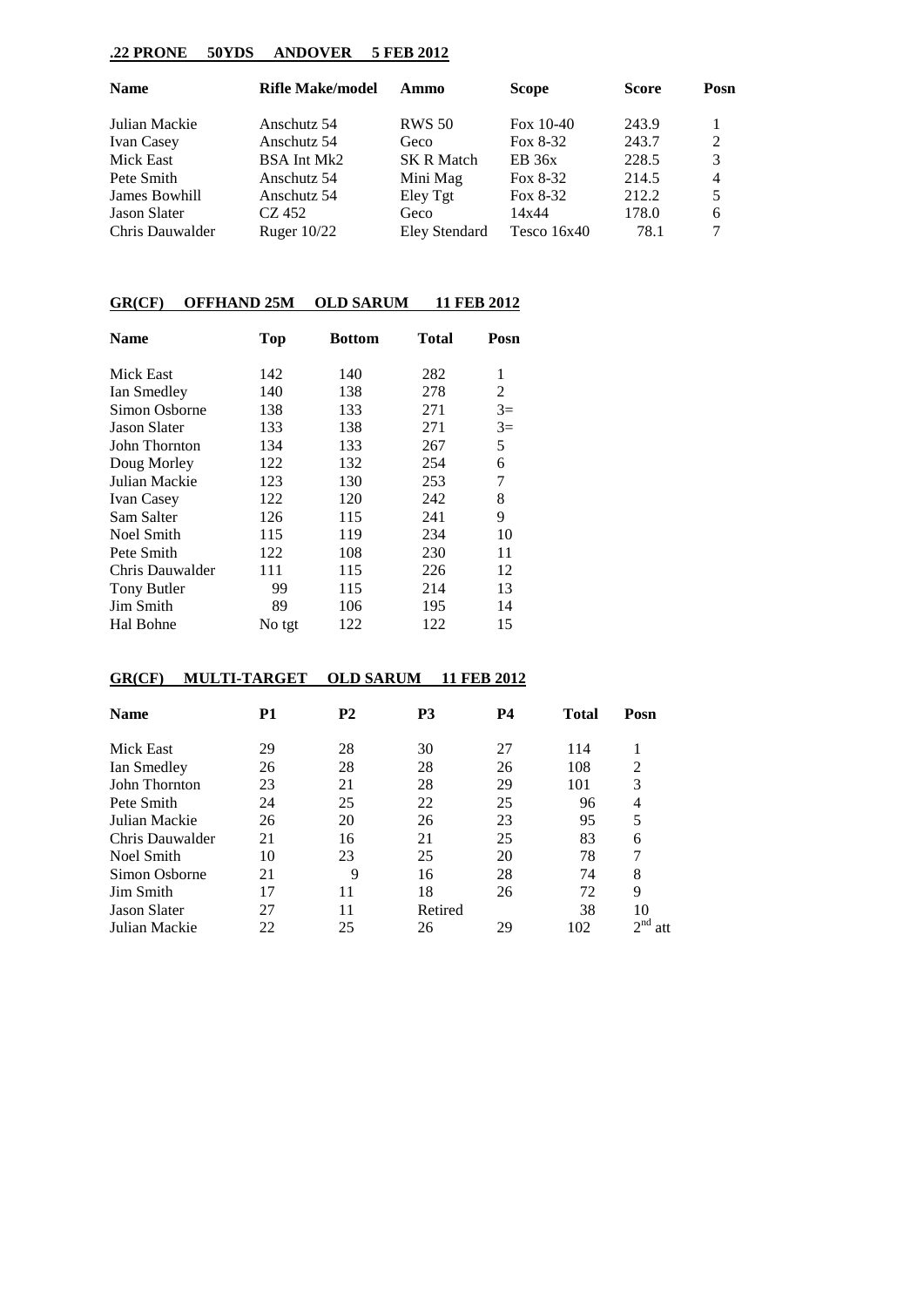| .22 RIMFIRE         | <b>BENCHREST 25M</b> |       | <b>GROUPING</b> | <b>OLD SARUM</b> |        | 11 FEB 2012 |
|---------------------|----------------------|-------|-----------------|------------------|--------|-------------|
| <b>Name</b>         | Gp1                  | Gp2   | Gp3             | Gp4              | Agg    | Posn        |
| Ian Smedley         | 0.181                | 0.125 | 0.219           | 0.120            | 0.1613 | 1           |
| <b>Ivan Casey</b>   | 0.264                | 0.137 | 0.208           | 0.235            | 0.2110 | 2           |
| John Thornton       | 0.160                | 0.279 | 0.243           | 0.291            | 0.2433 | 3           |
| Mick East           | 0.313                | 0.267 | 0.284           | 0.171            | 0.2588 | 4           |
| Pete Smith          | 0.325                | 0.259 | 0.299           | 0.226            | 0.2770 | 5           |
| Tony Butler         | 0.213                | 0.278 | 0.427           | 0.224            | 0.2855 | 6           |
| Sam Salter          | 0.206                | 0.441 | 0.298           | 0.213            | 0.2895 | 7           |
| Chris Dauwalder     | 0.419                | 0.289 | 0.496           | 0.349            | 0.3883 | 8           |
| Doug Morley         | 0.483                | 0.384 | 0.579           | 0.480            | 0.4815 | 9           |
| <b>Jason Slater</b> | 0.910                | 0.348 | 0.492           | 0.380            | 0.5325 | 10          |
| Noel Smith          | 0.578                | 1.021 | 0.452           | 0.901            | 0.7380 | 11          |
| Hal Bohne           | 1.212                | 0.738 | 0.528           | 0.820            | 0.8235 | 12          |

# **SPORTING RIFLE 300YDS BULFORD 'E' 12 FEB 2012**

| <b>Name</b>          | Score | Posn |
|----------------------|-------|------|
| Mick East            | 189   | 1    |
| Richard Sharman      | 180   | 2    |
| <b>Barry Dowsett</b> | 175   | 3    |
| John Thornton        | 171   | 4    |
| Ian Smedley          | 161   | 5    |
| Steve Jugg           | 160   | 6    |
| Noel Smith           | 137   | 7    |
| <b>Jason Slater</b>  | 121   | 8    |
| Chris Blackler       | 119   | 9    |
| <b>Ivan Casey</b>    | 116   | 10   |
| Richard Clapp        | 112   | 11   |
| Chris Dauwalder      | 96    | 12   |
| Dan Hopkins          | 87    | 13   |
| Tony Butler          | 66    | 14   |
| Jason Vaughan        | 33    | 15   |
| <b>Steve Winder</b>  | 7     | 16   |
|                      |       |      |

# **'HUNS-HEAD' 300YDS BULFORD 'E' 12 FEB 2012**

| Name                 | Score | Posn  |
|----------------------|-------|-------|
| Mick East            | 90    | 1     |
| Steve Jugg           | 85    | 2     |
| John Thornton        | 74    | 3     |
| <b>Ivan Casey</b>    | 64    | 4     |
| <b>Barry Dowsett</b> | 62    | 5     |
| Ian Smedley          | 59    | 6     |
| <b>Jason Slater</b>  | 55    | $7 =$ |
| Noel Smith           | 55    | $7 =$ |
| <b>Steve Winder</b>  | 47    | 9     |
| Tony Butler          | 41    | 10    |
| Chris Blackler       | 38    | 11    |
| Jason Vaughan        | 33    | 12    |
| Richard Clapp        | 30    | 13    |
| Chris Dauwalder      | 13    | 14    |
| Dan Hopkins          | 10    | 15    |
| <b>Steve Bluff</b>   | 7     | 16    |